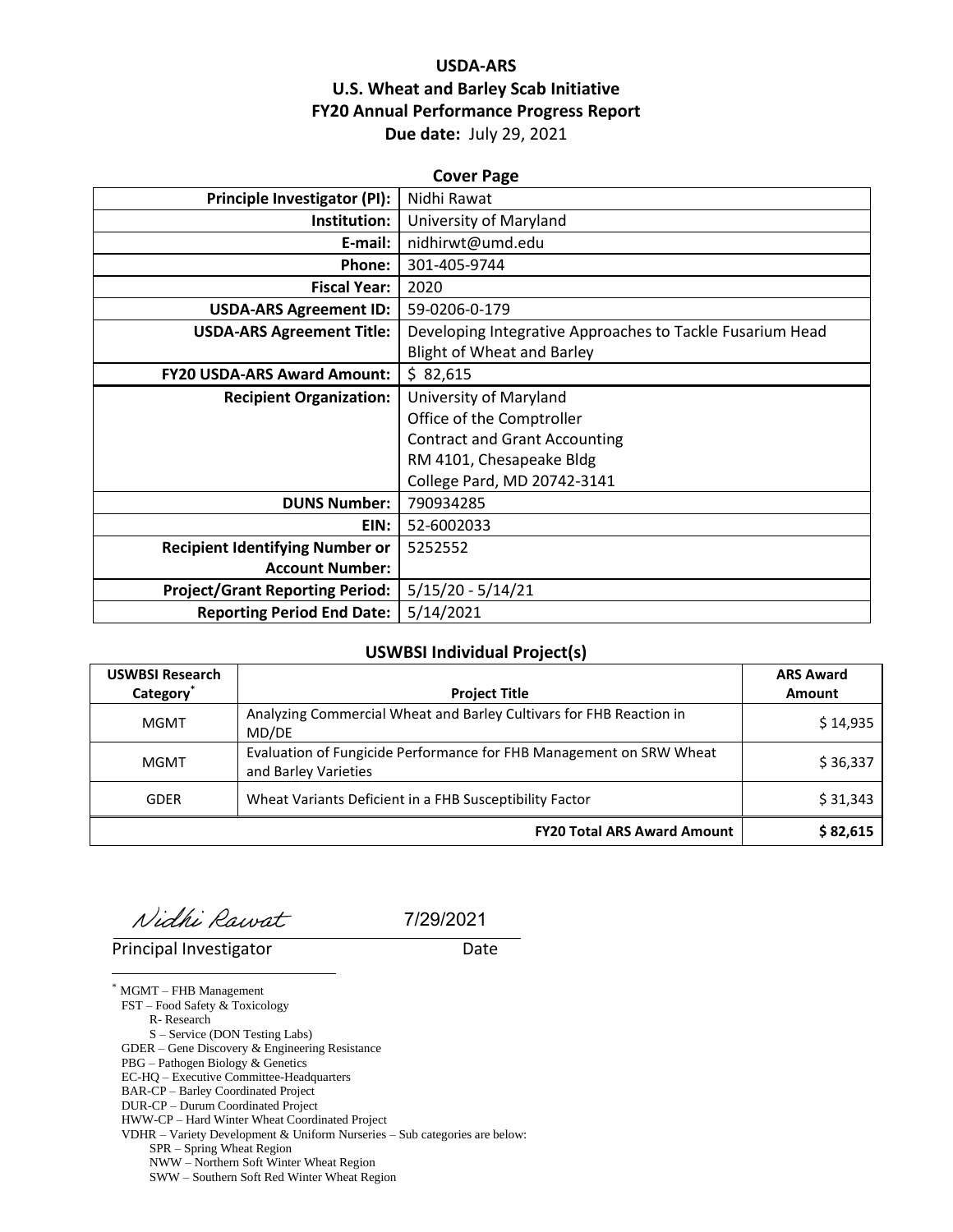### **Project 1:** *Analyzing Commercial Wheat and Barley Cultivars for FHB Reaction in MD/DE*

#### **1. What are the major goals and objectives of the research project?**

Evaluation of Fusarium head blight (FHB) reaction in popular local varieties of wheat and barley is critical for management of scab by growers. The major goal of this project is to conduct misted nursery to assess variety response to FHB in Maryland (MD) and Delaware (DE) cultivars. Specific objectives of the research project are:

- 1) Conduct misted nursery for local wheat and barley varieties from Maryland and Delaware.
- 2) Make the results available to the growers in a timely manner so that they can use them in making planting decisions in the growing season.
- 3) Organize field day to make growers aware of the importance of planting resistant varieties in management of FHB.
- **2. What was accomplished under these goals or objectives?** *(For each major goal/objective, address these three items below.)*

#### **a) What were the major activities?**

- 1) Misted nursery was conducted for testing FHB response of eighty local wheat and barley varieties from Maryland and Delware. The experiments were conducted in 3 replications. Data on FHB severity and index was collected and statistically analyzed. DON data on some entries/reps is still awaited.
- 2) The results on FHB severity and index were collected and provided to the farmers in July, as soon as the data was completed and statistically analyzed. Samples for DON analyses were sent to the assigned lab, but that data was not available to include in the factsheet for use by farmers due to Covid‐19.
- 3) 3. Field day could not be organized due to the Covid‐19 restrictions in place at the appropriate time.

#### **b) What were the significant results?**

Evaluation of resistance levels of local cultivars based on visual symptoms and DON content was performed. Some DON analysis results are still awaited.

#### **c) List key outcomes or other achievements.**

Factsheet on the visual symptom evaluation for varieties was prepared and disseminated to the farmers.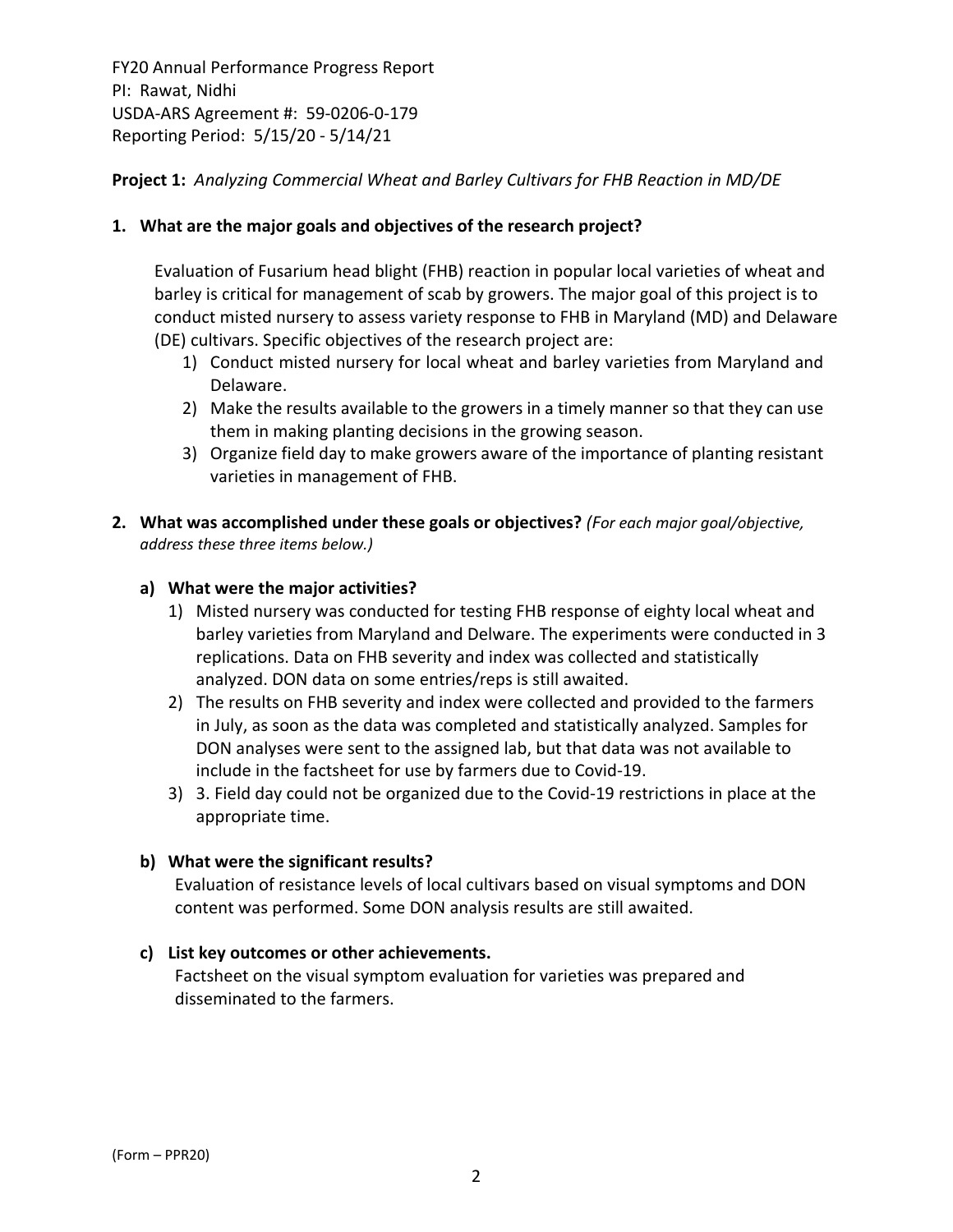## **3. Was this research impacted by the COVID‐19 pandemic (i.e. university shutdowns and/or restrictions, reduced or lack of support personnel, etc.)? If yes, please explain how this research was impacted or is continuing to be impacted.**

Yes, the research was significantly hampered by Covid‐19. We were asked to grind our samples this year by ourselves for DON analysis, so it took a while to prepare samples. Secondly, we could not conduct field day for farmers because of Covid‐19 severe restrictions in place at that time.

#### **4. What opportunities for training and professional development has the project provided?**

Two graduate students and three undergraduate students were involved in the project, who got trained for corn inoculum preparation, phenotypic data collection and evaluation.

#### **5. How have the results been disseminated to communities of interest?**

A Factsheet with results on FHB severity and index was disseminated to extension agents, growers and other stakeholders in the state. The Factsheet will be updated once the entire data is received.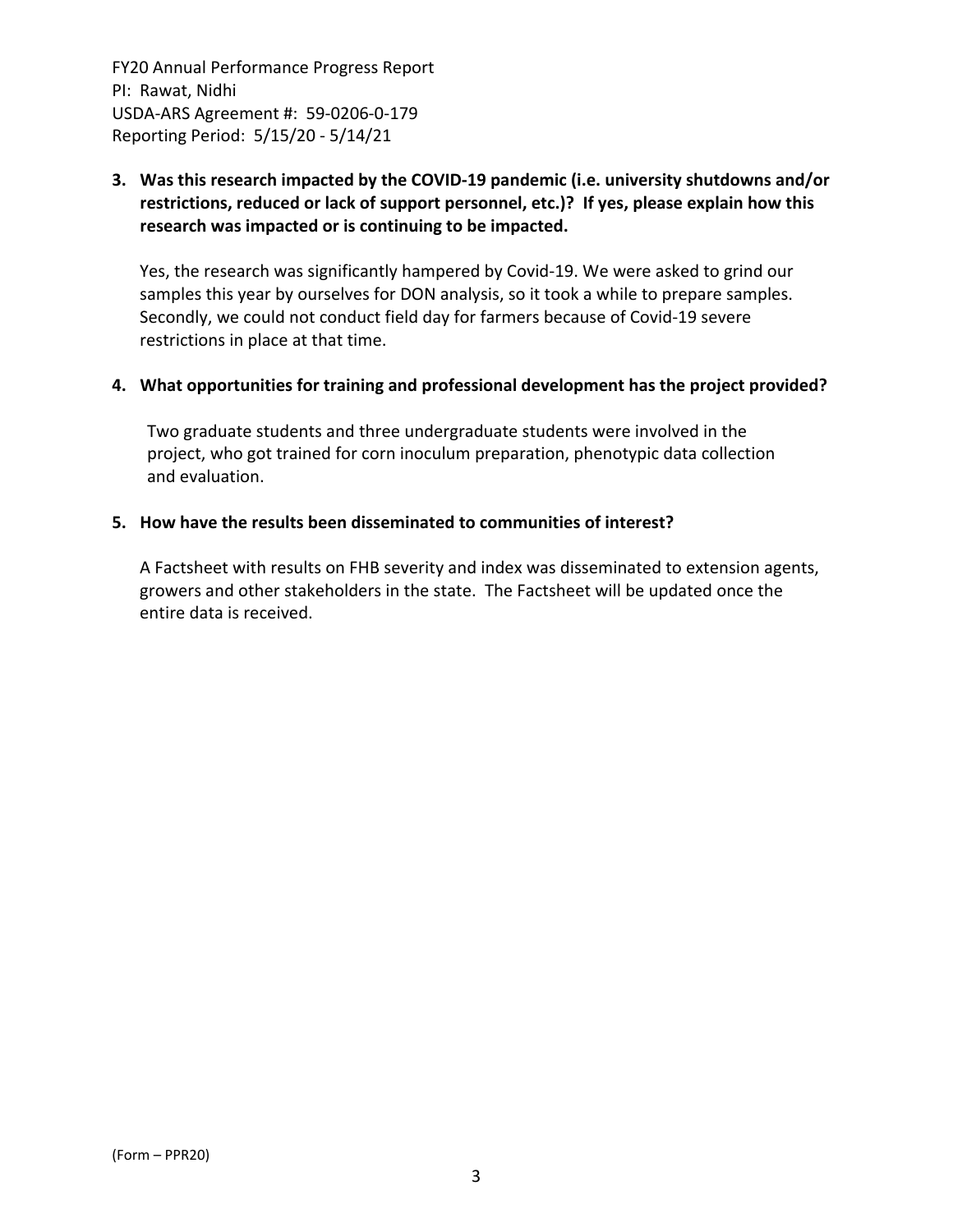## **Project 2:** *Evaluation of Fungicide Performance for FHB Management on SRW Wheat and Barley Varieties*

## **1. What are the major goals and objectives of the research project?**

This project addresses the following goals in the USWBSI Action Plan: Goal # 1) Develop integrated management strategies for FHB and mycotoxins that are robust to conditions experienced in production fields of wheat and barley and Goal # 2) Help develop and validate the next generation of management tools for FHB and mycotoxin control.

Specific objectives of the project are:

- 1) Evaluate the combined effect of fungicide treatment and genetic resistance on FHB and DON in SRW wheat varieties and barley, with emphasis on Miravis Ace:
- 2) Compare the efficacy of Miravis Ace when applied at heading or at anthesis to that of standard anthesis application of Prosaro® or Caramba®.
- **2. What was accomplished under these goals or objectives?** *(For each major goal/objective, address these three items below.)*

#### **a) What were the major activities?**

- 1) Field evaluation of efficacy of Miravis-Ace® and a standard fungicide with different genetic resistance levels of wheat and barley cultivars was performed.
- 2) Field evaluation of efficacy of Miravis‐Ace and standard fungicides and controls was performed on susceptible wheat and barley cultivars.

#### **b) What were the significant results?**

- 1) Miravis‐Ace performed better in resistant varieties than the susceptible cultivars in controlling visual FHB symptoms as well as DON.
- 2) Miravis-Ace was equally good in controlling FHB severity and DON content as standard FHB fungicides at anthesis.
- 3) Significant but lower level of control was obtained with application of Miravis‐Ace at anthesis in terms of FHB severity. DON results are still awaited.

## **c) List key outcomes or other achievements.**

Miravis‐Ace provides FHB control at anthesis, and the level of control at 50% head emergence is lower, but significant. The preliminary results of the trials were shared with the growers and stakeholders in the state at Maryland Commodity Classic meeting. Fully analyzed results will be published in UMD Extension's Agronomy newsletter in August 2021.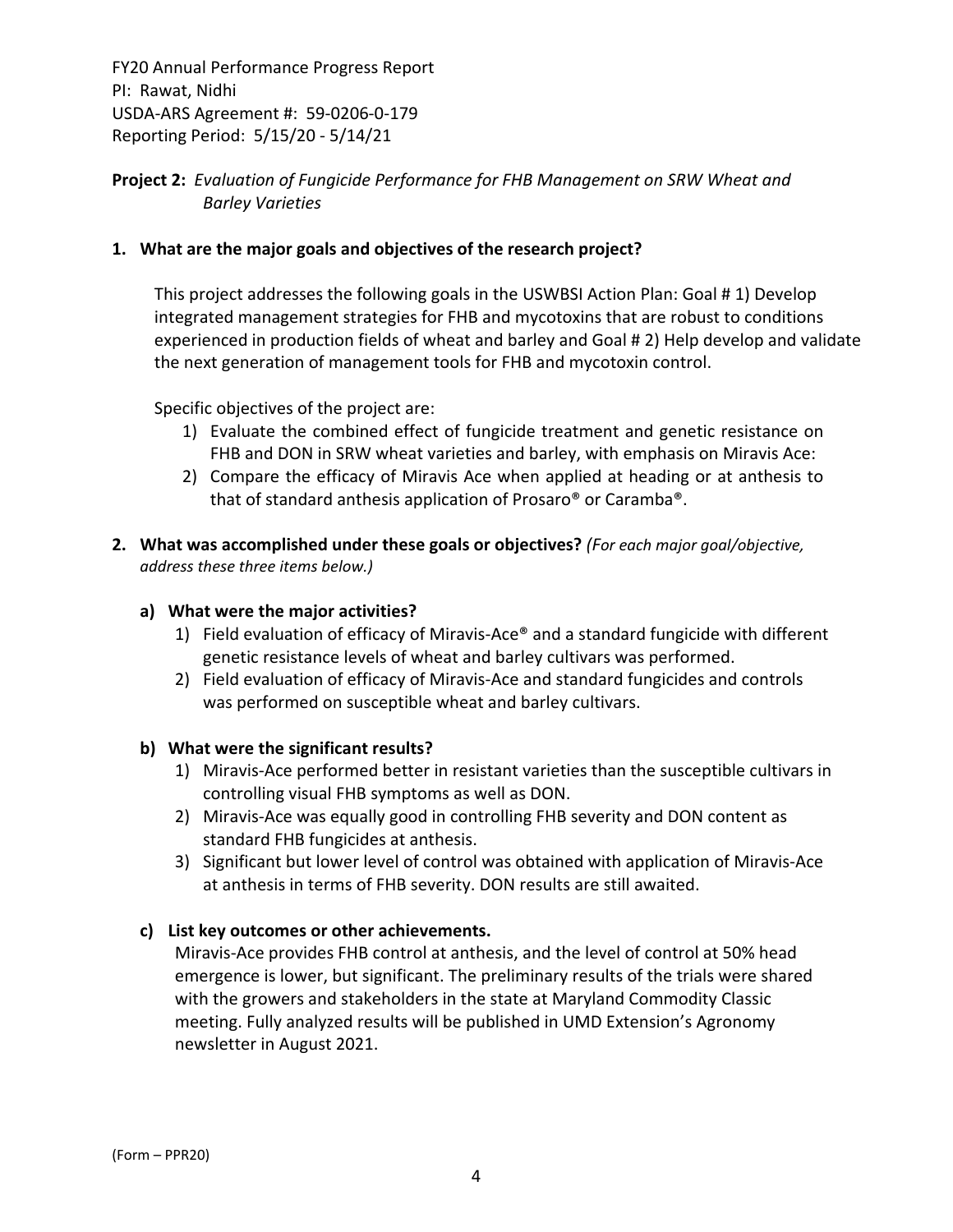## **3. Was this research impacted by the COVID‐19 pandemic (i.e. university shutdowns and/or restrictions, reduced or lack of support personnel, etc.)? If yes, please explain how this research was impacted or is continuing to be impacted.**

There was some delay in preparing samples due to requirement of grinding our samples, since with Covid‐19 undergrad student help available in the process was limited.

#### **4. What opportunities for training and professional development has the project provided?**

Two graduate students and three undergraduate students were involved in the project, who got trained for corn inoculum preparation, phenotypic data collection and evaluation.

#### **5. How have the results been disseminated to communities of interest?**

The preliminary results of the trials were shared with the growers and stakeholders in the state at Maryland Commodity Classic meeting. Fully analyzed results will be published in UMD Extension's Agronomy newsletter in August 2021.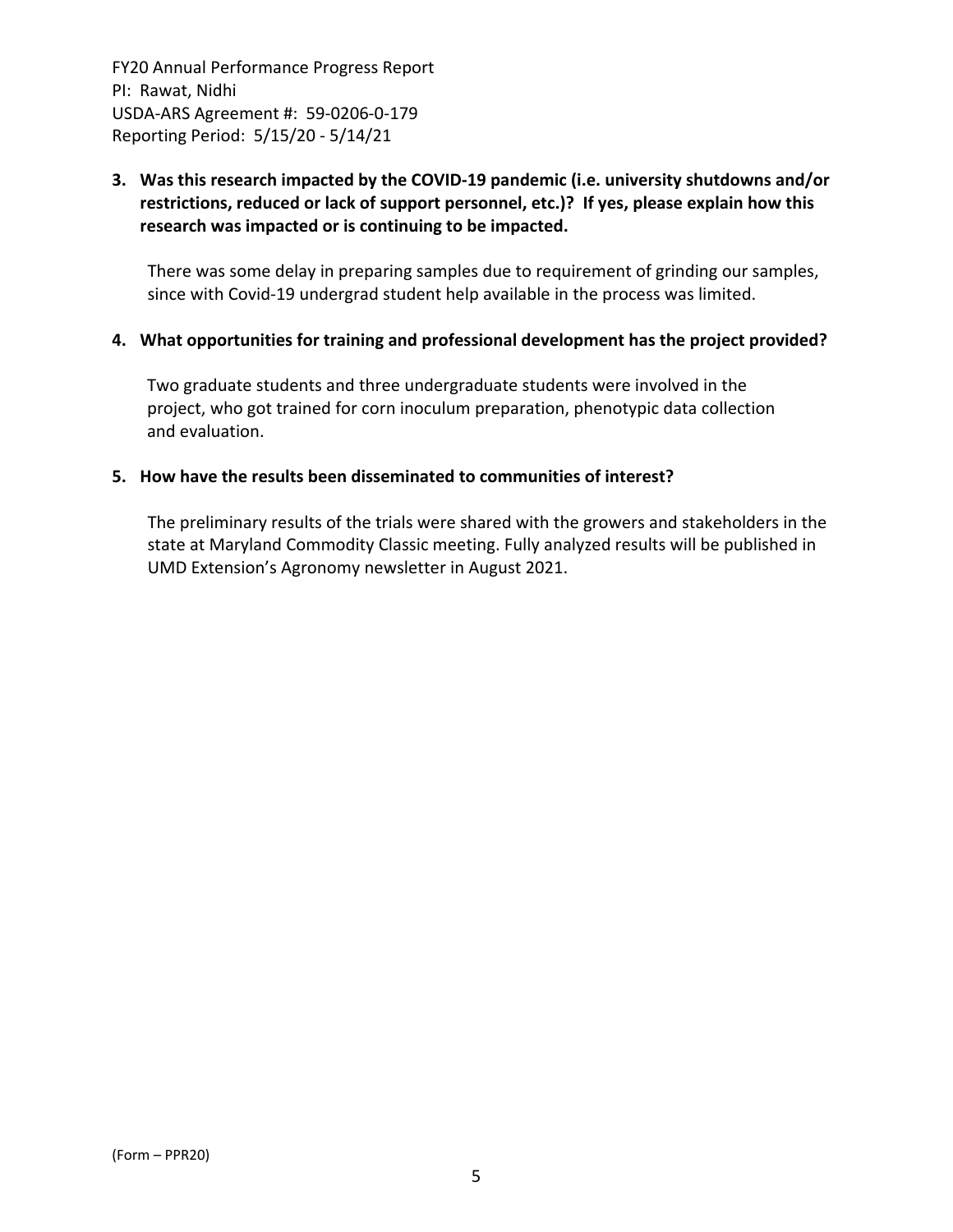**Project 3:** *Wheat Variants Deficient in a FHB Susceptibility Factor*

#### **1. What are the major goals and objectives of the research project?**

The goal of this project is to identify native wheat gene variants that improve FHB resistance and reduce DON accumulation.

The specific objectives of this project are to:

- 1) Characterize the response to *Fusarium graminearum* in backcrossed progeny of Lpx3 variants.
- 2) Develop wheat lines containing mutant combinations at more than one Lpx3 homeologous loci and characterize their response to *Fusarium graminearum*.
- **2. What was accomplished under these goals or objectives?** *(For each major goal/objective, address these three items below.)*

#### **a) What were the major activities?**

- 1) Back‐crosses were made with knock‐out mutants, and the selfed progeny was selected for homozygous individuals
- 2) Crosses between all the combinations of the A and B genome knock‐out mutants were made, and backcrossed. Homozygous individuals were obtained for full null tetraploid mutant.

#### **b) What were the significant results?**

We have purified the background mutations in all 4 knock-out mutants as well as the combined full null mutant. Next, we are going to text the final genetic material in the Fall semester of 2021.

#### **c) List key outcomes or other achievements.**

Final genetic material with background cleared of mutations has been developed in all combinations. Next, the material will be tested for FHB severity and DON content.

## **3. Was this research impacted by the COVID‐19 pandemic (i.e. university shutdowns and/or restrictions, reduced or lack of support personnel, etc.)? If yes, please explain how this research was impacted or is continuing to be impacted.**

Due to pandemic, some interruptions in supplying and delivery of DNA extraction reagents, primers etc. were faced. This led to some delays in selecting homozygous individuals.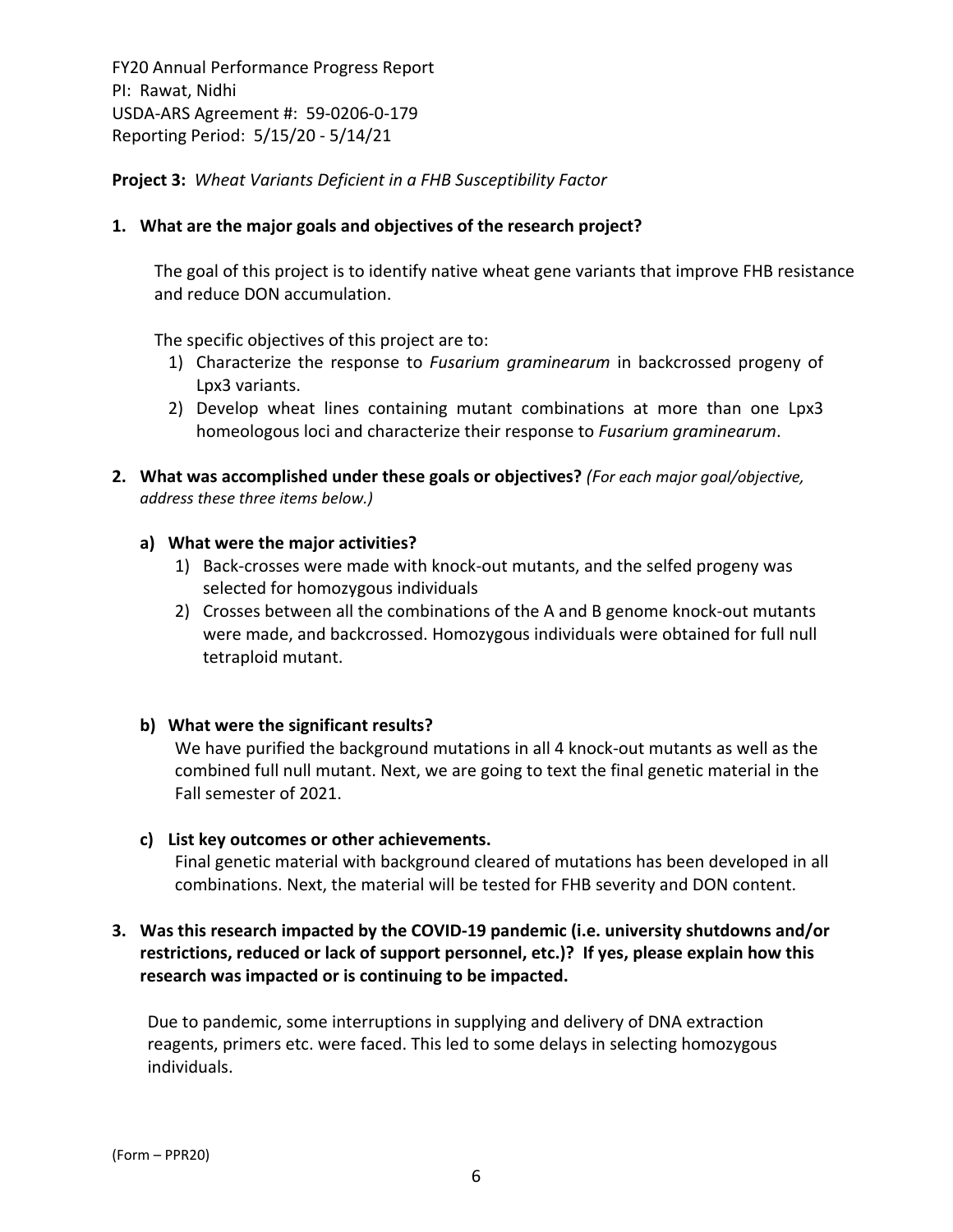## **4. What opportunities for training and professional development has the project provided?**

A PhD student has been involved in this project, and has been getting trained in FHB phenotyping, marker developments, PCRs, DNA extraction, sequence analysis, and basic wheat genetics.

## **5. How have the results been disseminated to communities of interest?**

The results were communicated as a talk and poster to the National FHB forum meeting, 2019.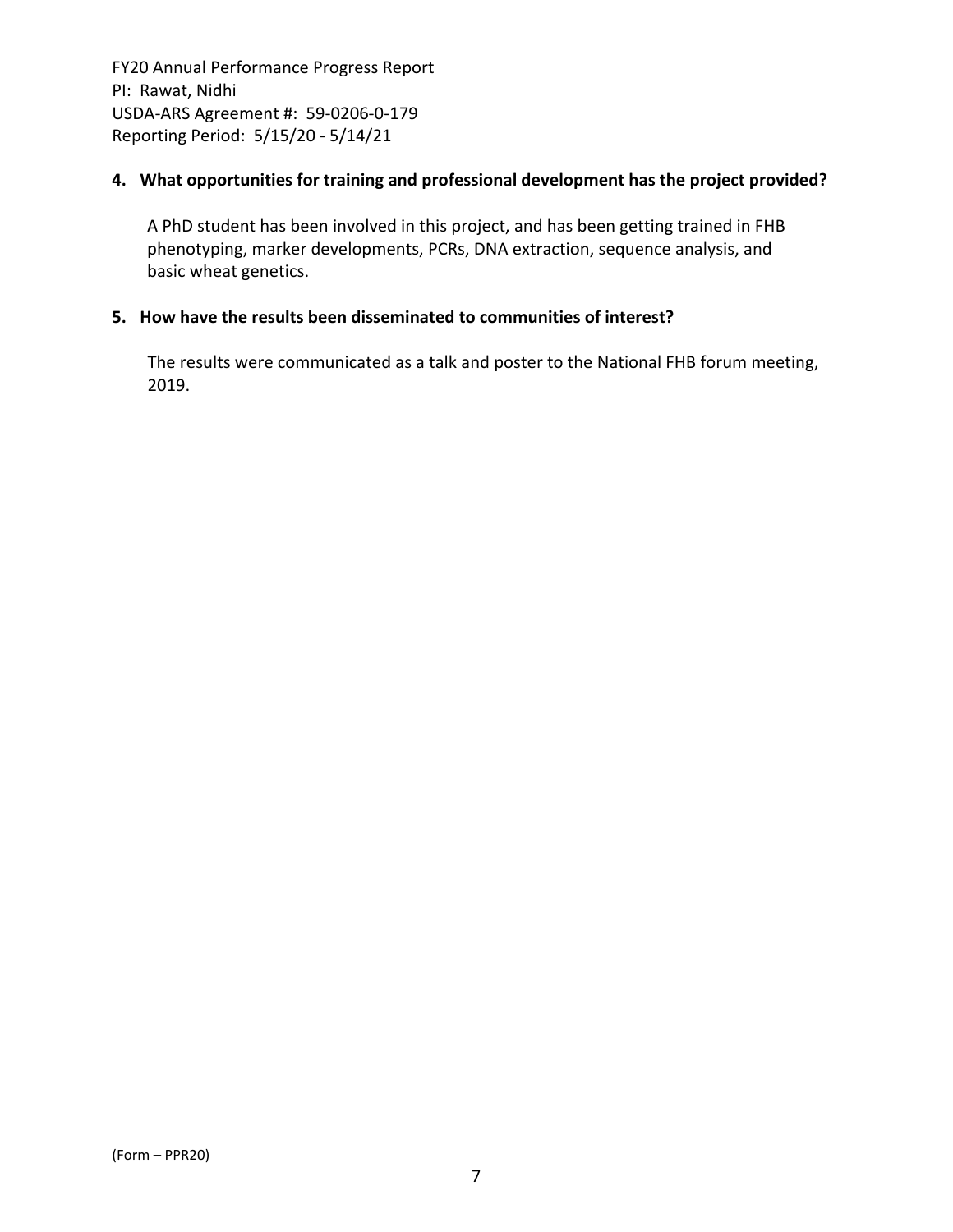# **Training of Next Generation Scientists**

**Instructions:** Please answer the following questions as it pertains to the FY20 award period (5/15/20 ‐ 5/14/21). The term "support" below includes any level of benefit to the student, ranging from full stipend plus tuition to the situation where the student's stipend was paid from other funds, but who learned how to rate scab in a misted nursery paid for by the USWBSI, and anything in between.

- **1. Did any graduate students in your research program supported by funding from your USWBSI grant earn their MS degree during the FY20 award period?** ☒Yes ☐No **If yes, how many?** 2
- **2. Did any graduate students in your research program supported by funding from your USWBSI grant earn their Ph.D. degree during the FY20 award period?**

 $\square$ Yes  $\square$ No **If yes, how many?** Click to enter number here.

**3. Have any post docs who worked for you during the FY20 award period and were supported by funding from your USWBSI grant taken faculty positions with universities?** ☐Yes ☒No

**If yes, how many?** Click to enter number here.

**4. Have any post docs who worked for you during the FY20 award period and were supported by funding from your USWBSI grant gone on to take positions with private ag‐ related companies or federal agencies?**

☐Yes ☒No

**If yes, how many?** Click to enter number here.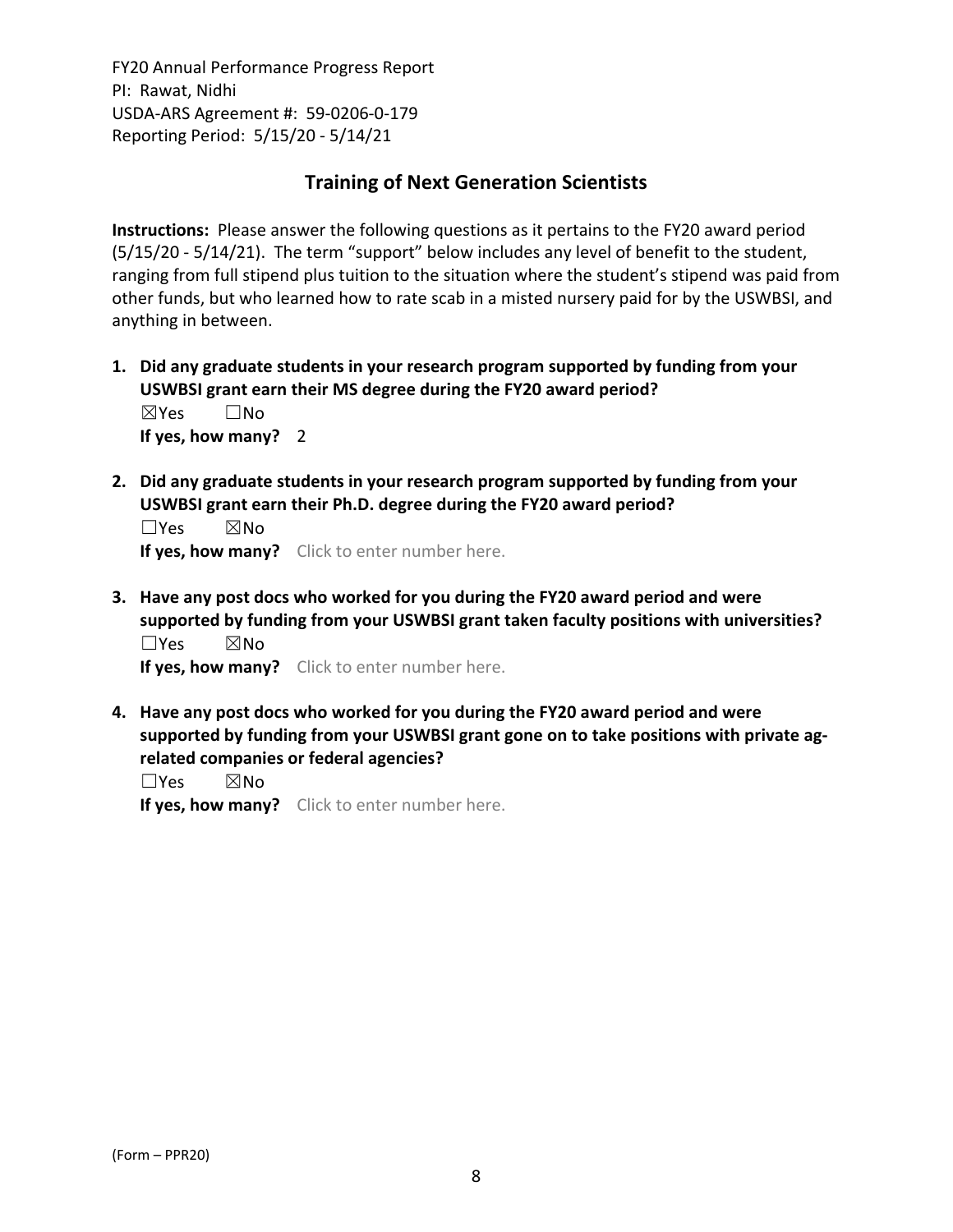# **Release of Germplasm/Cultivars**

**Instructions:** In the table below, list all germplasm and/or cultivars released with full or partial support through the USWBSI during the FY20 award period (5/15/20 - 5/14/21). All columns must be completed for each listed germplasm/cultivar. Use the key below the table for Grain Class abbreviations. 

| <b>Name of Germplasm/Cultivar</b> | <b>Grain Class</b>    | <b>FHB Resistance</b>                                  | <b>FHB</b><br>Rating<br>$(0-9)$ | Year<br><b>Released</b> |
|-----------------------------------|-----------------------|--------------------------------------------------------|---------------------------------|-------------------------|
| N/A                               | Select Grain<br>Class | Select what represents<br>your most resistant<br>check | Enter as<br>text 0-9<br>rating  | Select Year             |
| Click here to enter text.         | Select Grain<br>Class | Select what represents<br>your most resistant<br>check | Enter as<br>text 0-9<br>rating  | Select Year             |
| Click here to enter text.         | Select Grain<br>Class | Select what represents<br>your most resistant<br>check | Enter as<br>text 0-9<br>rating  | Select Year             |
| Click here to enter text.         | Select Grain<br>Class | Select what represents<br>your most resistant<br>check | Enter as<br>text 0-9<br>rating  | Select Year             |
| Click here to enter text.         | Select Grain<br>Class | Select what represents<br>your most resistant<br>check | Enter as<br>text 0-9<br>rating  | Select Year             |
| Click here to enter text.         | Select Grain<br>Class | Select what represents<br>your most resistant<br>check | Enter as<br>text 0-9<br>rating  | Select Year             |
| Click here to enter text.         | Select Grain<br>Class | Select what represents<br>your most resistant<br>check | Enter as<br>text 0-9<br>rating  | Select Year             |
| Click here to enter text.         | Select Grain<br>Class | Select what represents<br>your most resistant<br>check | Enter as<br>text 0-9<br>rating  | Select Year             |
| Click here to enter text.         | Select Grain<br>Class | Select what represents<br>your most resistant<br>check | Enter as<br>text 0-9<br>rating  | Select Year             |
| Click here to enter text.         | Select Grain<br>Class | Select what represents<br>your most resistant<br>check | Enter as<br>text 0-9<br>rating  | Select Year             |
| Click here to enter text.         | Select Grain<br>Class | Select what represents<br>your most resistant<br>check | Enter as<br>text 0-9<br>rating  | Select Year             |
| Click here to enter text.         | Select Grain<br>Class | Select what represents<br>your most resistant<br>check | Enter as<br>text 0-9<br>rating  | Select Year             |
| Click here to enter text.         | Select Grain<br>Class | Select what represents<br>your most resistant<br>check | Enter as<br>text 0-9<br>rating  | Select Year             |
| Click here to enter text.         | Select Grain<br>Class | Select what represents<br>your most resistant<br>check | Enter as<br>text 0-9<br>rating  | Select Year             |

NOTE: Leave blank if you have nothing to report or if your grant did NOT include any VDHR-related projects.

**NOTE:** List the associated release notice or publication under the appropriate sub-section in the 'Publications' section of the FPR.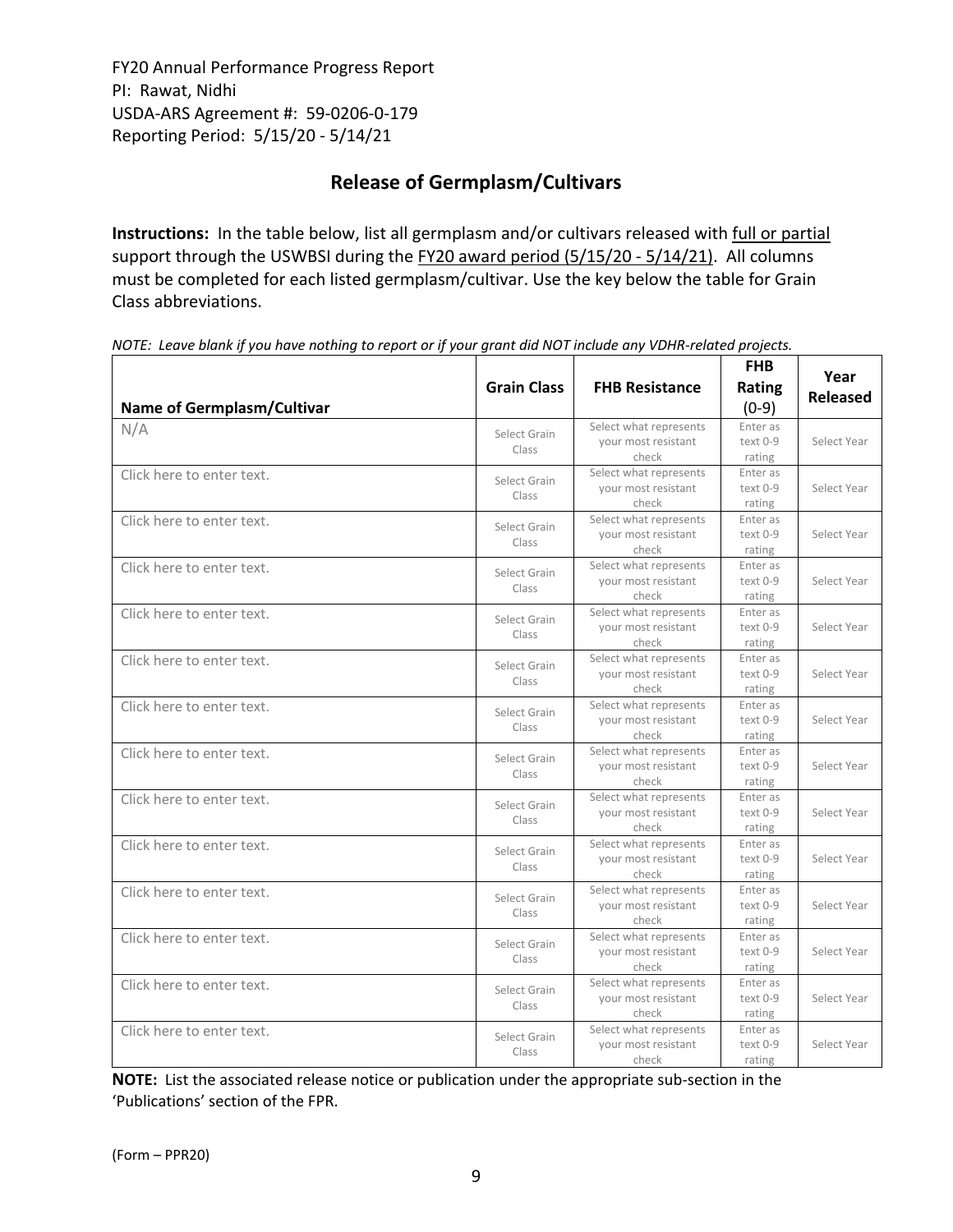# **Publications, Conference Papers, and Presentations**

**Instructions:** Refer to the PR\_Instructions for detailed more instructions for listing publications/presentations about your work that resulted from all of the projects included in the FY20 grant award. Only citations for publications published (submitted or accepted) or presentations presented during the **award period (5/15/20 ‐ 5/14/21**) should be included. If you did not publish/submit or present anything, state 'Nothing to Report' directly above the Journal publications section.

NOTE: Directly below each citation, you **must** indicate the Status (i.e. published, submitted, etc.) and whether acknowledgement of Federal support was indicated in the publication/ presentation. See example below for a poster presentation with an abstract:

Z.J. Winn, R. Acharya, J. Lyerly, G. Brown‐Guedira, C. Cowger, C. Griffey, J. Fitzgerald, R.E. Mason and J.P. Murphy. 2020. "Mapping of Fusarium Head Blight Resistance in NC13‐20076 Soft Red Winter Wheat." In: S. Canty, A. Hoffstetter, and R. Dill‐Macky (Eds.), *Proceedings of the 2020 National Fusarium Head Blight Forum (*p. 12.), Virtual; December 7‐11. Online: [https://scabusa.org/pdfs/NFHBF20\\_Proceedings.pdf.](https://scabusa.org/pdfs/NFHBF20_Proceedings.pdf) Status: Abstract Published and Poster Presented Acknowledgement of Federal Support: YES (Abstract and Poster)

## **Journal publications.**

Singh, L., Wight J.P., Crank, J., Thorne, L., Dong, Y., Rawat, N. (2020). Efficacy assessment of a new fungicide, Miravis Ace, for control of Fusarium head blight in wheat. Plant Health Progress. 21:365–368.

Status: Published Acknowledgement of Federal Support: YES

Carpenter, N., Wright, E., Malla, S., Singh, L., Sanford, D.V., Clark, A., Harrison, S., Murphy, J.P., Costa, J., Chao, S., Brown‐Guedira, G.L., Mc Master, N., Schmale, D.G., Griffey, C.A., Rawat, N. (2020). Identification and validation of Fusarium head blight resistance QTL in the US soft red winter wheat variety Jamestown. Crop Science. 60:2919–2930. Status: Published Acknowledgement of Federal Support: YES

Singh, L., Wight J.P., Crank, J., Thorne, L., Erwin, J.E., Dong, Y., Rawat, N. (2021). Evaluation of application timing of Miravis‐Ace for control of Fusarium head blight and DON content in wheat. Plant Health Progress.

Status: Accepted Acknowledgement of Federal Support: YES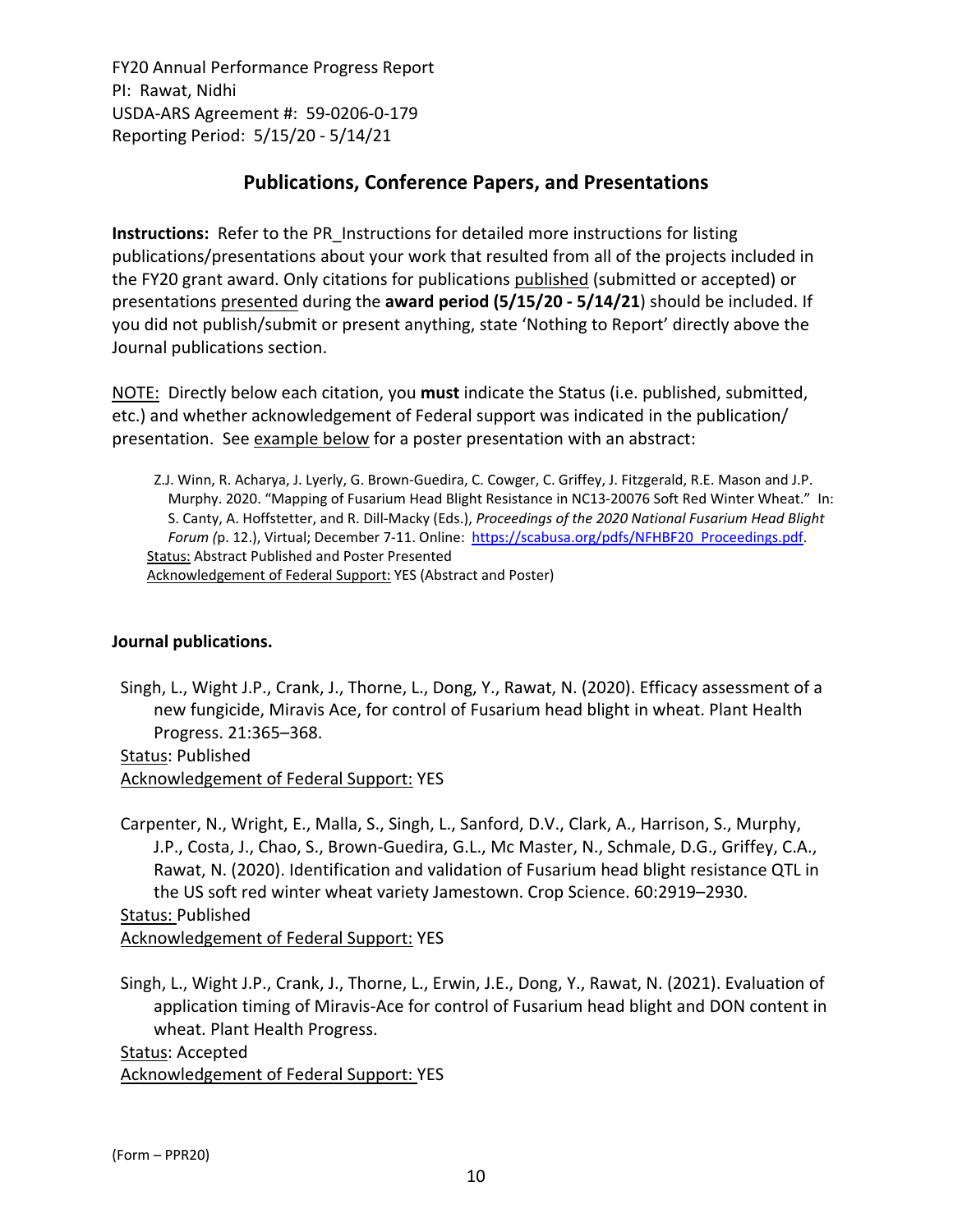Chhabra, B., Tiwari V.K., Gill, B.S., Dong, Y., Rawat, N. (2021). Discovery of a susceptibility factor for Fusarium head blight on chromosome 7A of wheat. Theoretical and Applied Genetics. DOI: 10.1007/s00122‐021‐03825‐y. Status: Published Acknowledgement of Federal Support: YES

Steadham, J., Schulden, T., Kalia B., Gill, B.S., Bowden, L., Chhuneja, P., Erwin, J., Tiwari, V.K., Rawat, N. (2021). An approach for high‐resolution genetic mapping of distant wild relatives of bread wheat. Theoretical and Applied Genetics. DOI: 10.1007/s00122‐021‐ 03851‐w.

Status: Published Acknowledgement of Federal Support: YES

#### **Books or other non‐periodical, one‐time publications.**

Nothing to Report.

#### **Other publications, conference papers and presentations**.

Mittal, I., Alam, S., Chhabra, B., Shulaev, E., Mohan, V., Rawat, N., Shah, J. (2020). Targeting wheat genes associated with susceptibility to Fusarium graminearum for enhancing FHB resistance. In: S. Canty, A. Hoffstetter, Dill‐Macky, R. (Eds.), Proceedings of the 2020 National Fusarium Head Blight Forum, Virtual. p.69.

Status: Abstract Published and Poster Presented Acknowledgement of Federal Support: YES

Luis, J.M., Ng S.J., Bergstrom, G., Bissonnette, K., Bowen, K., Bradley, C., Byamukama, E., Chilvers, M., Collins, A., Cowger, C., Darby, H., DeWolf, E., Dill‐Macky, R., Esker, P., Friskop, A., Kleczewski, N., Koehler., A., Langston, D.B., Madden, L., Marshall, J., Mehl, H., Moraes, W., Nagelkirk, M., Rawat, N., Smith, D., Telenko, D., Wegulo, S., Young‐Kelly H., Paul, P.A. (2020). Fusarium Head Blight Management Coordinated Project: Integrated Management Trials‐ Wheat 2018‐2020. In: S. Canty, A. Hoffstetter, Dill‐ Macky, R. (Eds.), Proceedings of the 2020 National Fusarium Head Blight Forum, Virtual. p. 38‐42.

Status: Abstract Published and Poster Presented Acknowledgement of Federal Support: YES

Luis, J.M., Ng S.J., Bergstrom, G., Bissonnette, K., Bowen, K., Bradley, C., Byamukama, E., Chilvers, M., Collins, A., Cowger, C., Darby, H., DeWolf, E., Dill‐Macky, R., Esker, P., Friskop, A., Kleczewski, N., Koehler., A., Langston, D.B., Madden, L., Marshall, J., Mehl, H., Moraes, W., Nagelkirk, M., Rawat, N., Smith, D., Telenko, D., Wegulo, S., Young‐Kelly